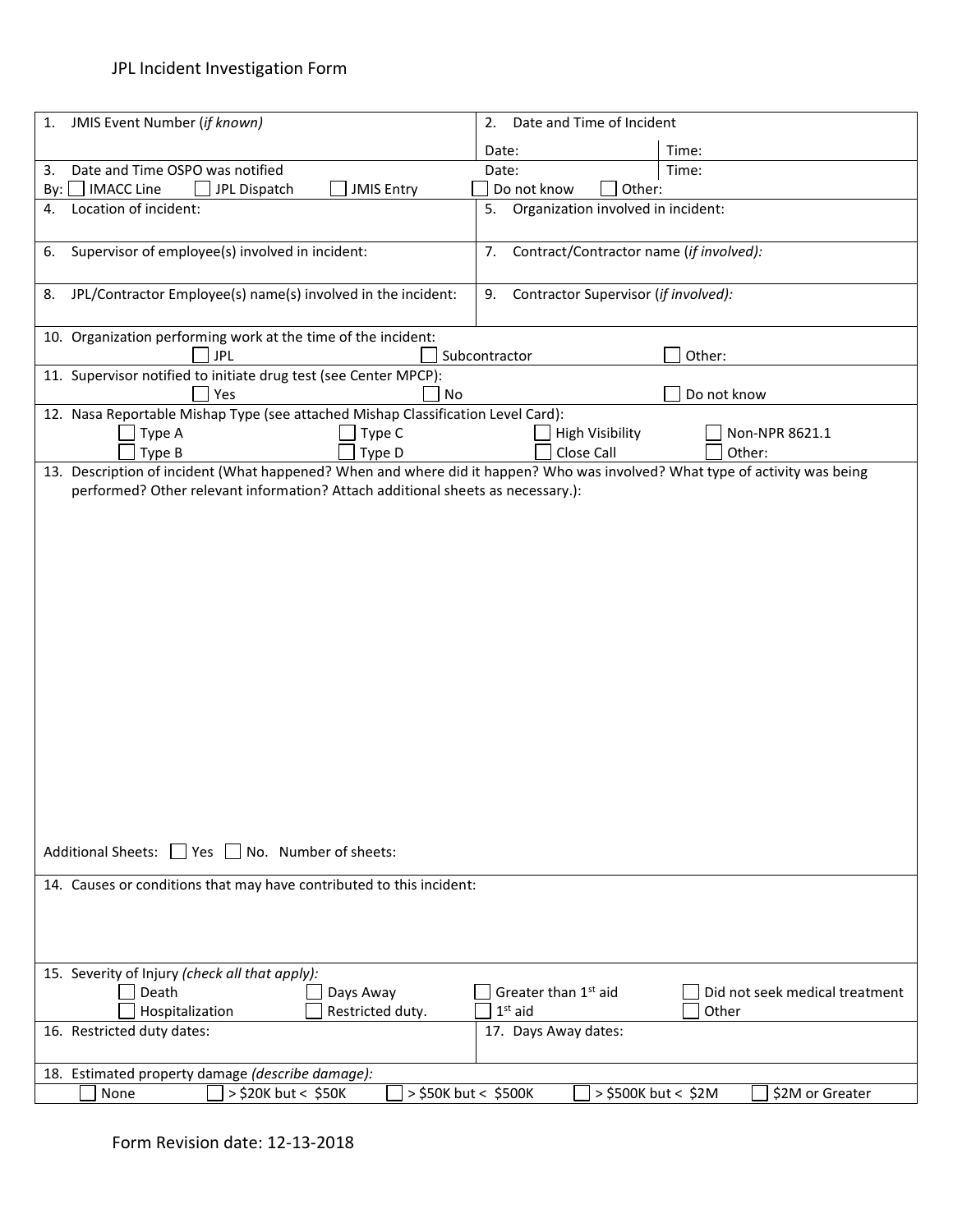| 19. Description of actions taken to secure the incident scene and preserve evidence (actions taken by):                |                                   |  |
|------------------------------------------------------------------------------------------------------------------------|-----------------------------------|--|
| 20. Organization representatives participated in the investigation (list names):                                       |                                   |  |
| 21. Finding description and corrective action (if none provide rational why in block 29):<br>1.a. Finding Description: |                                   |  |
| 1.a. Corrective action (include estimated and completion date):                                                        |                                   |  |
| 1.a. Assignee:<br>2.a. Finding Description:                                                                            |                                   |  |
| 2.a. Corrective action (include estimated and completion date):                                                        |                                   |  |
|                                                                                                                        |                                   |  |
| 2.a. Assignee:<br>3.a. Finding Description:                                                                            |                                   |  |
| 3.a. Corrective action (include estimated and completion date):                                                        |                                   |  |
| 3.a. Assignee:                                                                                                         |                                   |  |
| 22. Is a safety risk assessment or operating procedures necessary for this activity?                                   |                                   |  |
| Comments:<br>Yes<br>No                                                                                                 | Do not know                       |  |
| 23. Was the activity being performed following the steps in the safety risk assessment or operating procedure?         |                                   |  |
| Comments:                                                                                                              |                                   |  |
| No<br>Yes                                                                                                              | Do not know                       |  |
| 24. Attachments:<br>Type of attachments:                                                                               |                                   |  |
| Number of attachments:                                                                                                 |                                   |  |
| 25. Select all that apply to the incident:<br>Unsafe act<br>Undetermined                                               |                                   |  |
| Pre-existing health condition<br>Lack of situational awareness/distracted<br>Unsafe condition<br>Other:                |                                   |  |
| 26. Date and time investigator notified:                                                                               | 27. Date investigation performed: |  |
| Time:<br>Date:                                                                                                         | Date:                             |  |
| 28. Investigation performed by:                                                                                        |                                   |  |
|                                                                                                                        |                                   |  |